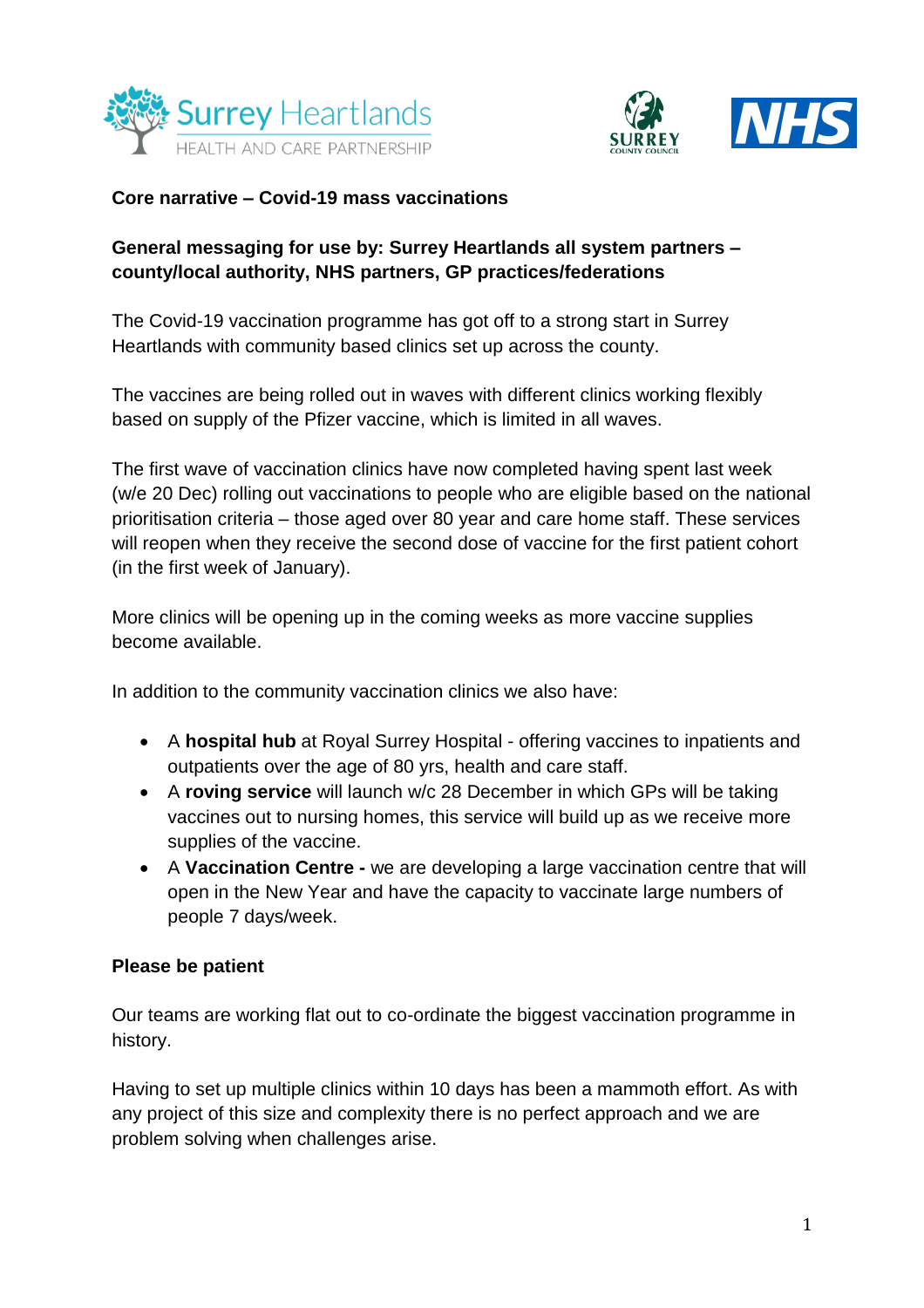



We know that waiting for contact from the NHS for your vaccination may be an anxious time. If you are in the first priority group (over 80 or a care home worker), please bear in mind that we are working with limited vaccine supplies. So if you haven't been contacted yet, don't worry. The NHS will contact you when it's your turn.

Until then, please allow the NHS and partners to focus on delivering care and coordinating this mammoth effort. **Please don't contact your GP practice, the wider NHS or any of the community venues that are hosting clinics to seek a vaccine.**

When you are contacted, please attend your booked appointment and remember, you need both doses of the vaccine for it to be effective (at least 21 days apart). In the meantime it's more important than ever to follow the latest government guidance to control the virus and save lives.

## **FAQs**

**I am in one of the listed priority groups, why do I have to wait?**

Covid-19 vaccines will become available as they are approved for use and as each batch is manufactured. So every dose is needed to protect those at highest risk. You will be called in as soon as there is enough vaccine available.

Some people who are housebound or live in a care home and who can't get to a local vaccination centre may have to wait for supply of the right type of vaccine. This is because only some vaccines can be transported between people's homes.

# **I've called my GP practice about the vaccination but they say they don't know anything, why?**

Single GP practices don't have the capacity to roll out a programme like this alone. That is why they have come together to pool resources and work with other partners in the community to get the clinics up and running quickly. As a result, individual practices are still managing all their usual day-to-day business and may not have answers to your questions about vaccinations. That is why we are asking people to wait to be contacted by the specific teams who are concentrating on the vaccination programme. So, please don't call your practice, the NHS will contact you when it's your turn.